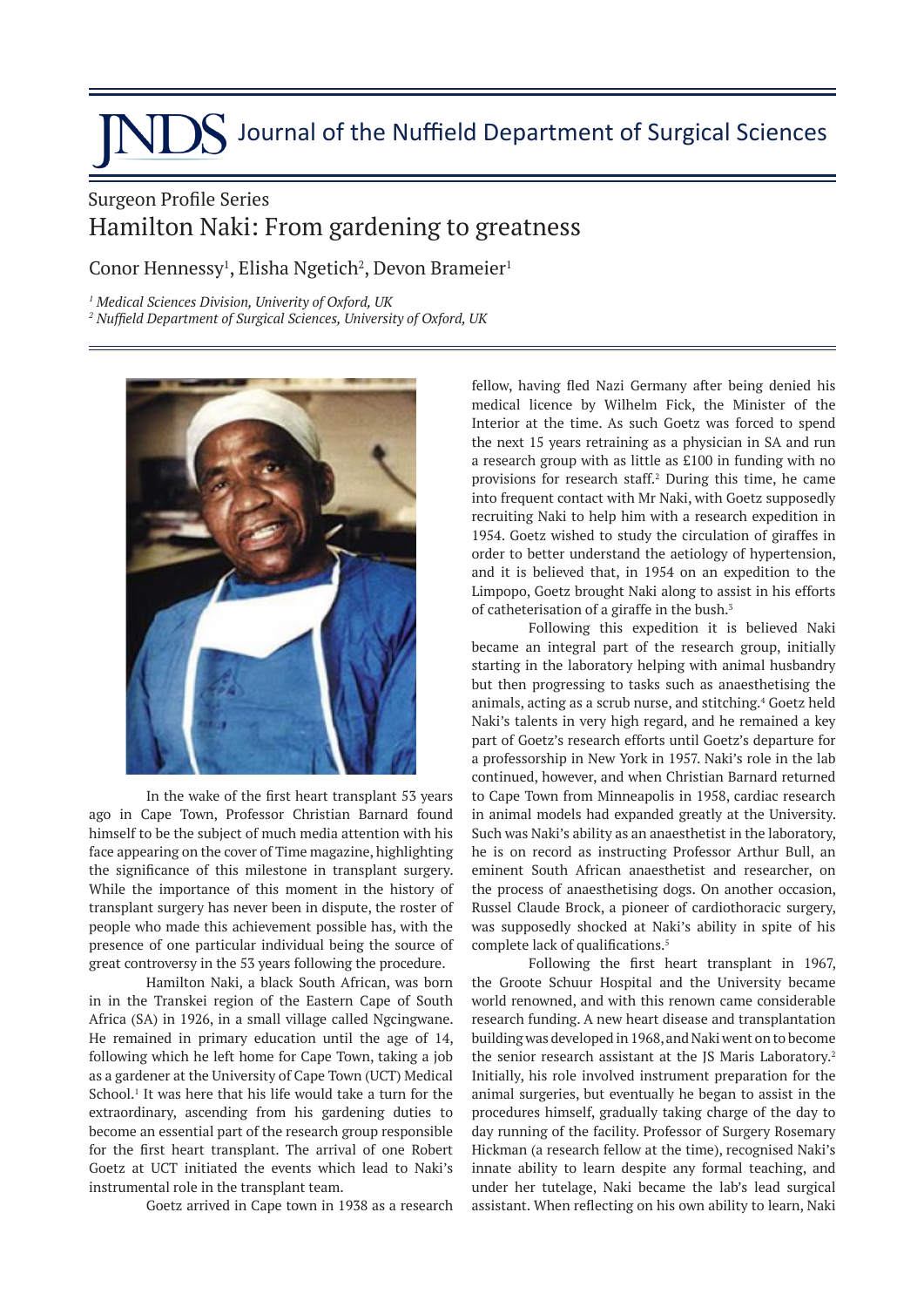remarked that he studied through observation rather than through traditional teaching, being quoted as saying "he stole with his eyes".<sup>2</sup>

As the lab's most senior member, Naki began to take a teaching role alongside his other duties. It is believed that Naki instructed several surgical trainees in dissection and surgical procedures, with some of these trainees going on to become professors of surgery and department heads in America and Japan.<sup>6</sup> It is also believed that many key surgical insights came from Naki, most notably the heterotopic piggy-back heart transplantation method. An article written by colleagues of Naki also stated that he carried out research on liver transplantation, performing studies in baboons, dogs, rabbits and pigs.<sup>2</sup> Unfortunately, Naki was never formally credited for all his efforts and his name was not listed on any publications, with his recognition instead coming from those he worked with and inspired.

Hamilton Naki's achievements are often overshadowed by the controversy and confusion surrounding his role in the heart transplant performed by Barnard and his team in 1967. While Naki had an essential role in the research that led to the successful transplant, evidence suggests he had no part in the actual surgery. Following his death in 2005, many academic journals and news outlets published obituaries exaggerating Naki's involvement in the surgery, with some even claiming he removed the donor heart prior to its insertion into the recipient. $7-10$ These claims were later contested, with surgeon Marius Barnard (Christian Barnard's brother), who assisted in the transplant, vehemently denying Naki's involvement in the actual procedure.<sup>11</sup> Many of the publications that had printed the erroneous claims in their obituaries later issued corrections, stating that his role in the actual surgery may have been overstated.<sup>12-15</sup> An editorial posted in the BMI by Professor David Dent, a Professor of Surgery at UCT, addressed the uncertainty surrounding Naki's presence, or lack thereof, at the heart transplant.<sup>16</sup> Dent comments that Naki was a "highly talented" lab technician, and a man of "great humanity and dignity" who instructed several trainees on the art of dissection and organ transplantation in animal models. Dent laments the fact that Naki's achievements have been sullied by the misrepresentation of his role in the first heart transplant:

"It is distressing that a fiction is gathering momentum and tarnishing the name of a highly talented and good man with an untruth. The suggestion that Hamilton Naki performed the donor operation was never mentioned in life by the man himself, by the department of cardiac surgery, or by the university in his citation for his honorary degree in 2003".<sup>16</sup>

One could only speculate as to why Naki's story was embellished so heavily in the media, or why Naki and Barnard made no major effort to refute the claims, as there is no evidence of Naki, or any member of the surgical team, claiming that he was indeed present for the surgery. However, the origin of the initial exaggerated accounts of Naki's involvement are still not clear, with speculation that some media outlets may have embellished the story for commercial reasons, and that other outlets then published

this as fact, further perpetuating the myth. $17$ 

Although less dramatic, the truth behind the career of Hamilton Naki is no less impressive or inspiring than the embellished tales that have appeared in the media since his death. Rising from a position as a gardener to become a specialist in the field of organ transplantation with no formal education beyond that of primary school is an astounding feat, and for him to have achieved this in the backdrop of an oppressive apartheid regime that institutionalised racial segregation is extremely inspirational. On the subject of racial inequality in medicine with respect to Naki, Prof. Del Khan – a renowned liver transplant surgeon, Head of Surgery at UCT, and former student of Naki – is quoted stating:

 "Hamilton was very skilled not only in the surgical aspects, but in the anaesthetics aspects of animal research. If he hadn't been black, he would have been given the opportunities to pursue medical training."18

Naki's achievements are a motivation not only to students from disadvantaged backgrounds but the world in general. His merits are lauded by some of the pioneers of organ transplantation, and his contribution to the University of Cape Town's research efforts were marked with an honorary Master of Medicine degree in 2003, and in 2007 Groote Schuur Hospital created a clinical scholarship in his name.19 He was also awarded the Bronze Order of Mapungubwe, South Africa's highest honour, by President Thabo Mbeki <sup>2</sup> . Naki was also honoured posthumously, with the government renaming the Salazar Plain in Cape Town to Naki Square in 2017, out of respect for his achievements and contributions.

Naki's story reflects the intricate relationship between race and access to resources, and how this inequality extends into medical research and training. Although he is now recognised as a major contributor to surgery and surgical training in South Africa and the field of transplant surgery at large, one could only imagine the heights he may have reached if he was afforded the same opportunities and education as his white colleagues.

## **References**

1. Zühlke, L. & Mayosi, B. M. The life and the legacy of Hamilton Naki: Experimental heart transplant surgeon and teacher. J. Heart Lung Transplant. Off. Publ. Int. Soc. Heart Transplant. 36, 1309–1310 (2017).

2. Cotton, M., Hickman, R. & Mall, A. S. Hamilton Naki, his life, and his role in the first heart transplant. Bull. R. Coll. Surg. Engl. 96, 224–227 (2014).

3. Goetz, O. & Budtz-Olsen, R. H. &. Scientific safari - the circulation of the giraffe. S. Afr. Med. J. 29, 773–776 (1955).

4. Terblanche J. Mr Hamilton Naki. SA Med J 95, 539– 540 (2005).

5. Hickman, R. The J.S. Marais Surgical Laboratory - 21 years old. S. Afr. Med. J. 57, 677–681 (1980).

6. Mall, A. S. & Hickman, R. Hamilton Naki - a surgical sherpa. S. Afr. Med. J. 97, 95-96–96 (2007).

7. Kapp, C. Hamilton Naki. The Lancet 366, 22 (2005).

8. Margalit fox, M. F. Hamilton Naki, 78, Self-Taught Surgeon, Dies. New york times (2005).